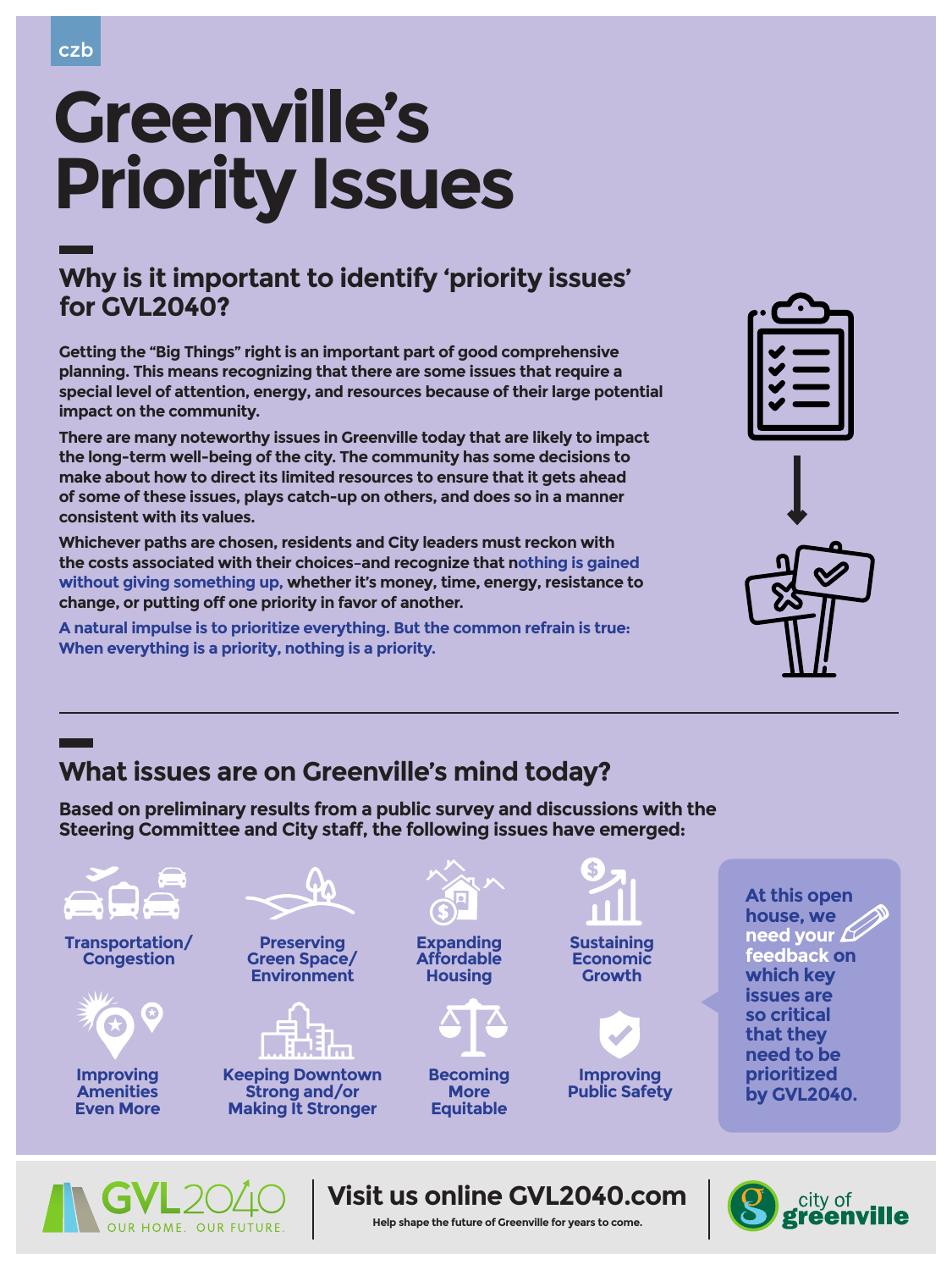## **Visit us online GVL2040.com**





### **Help shape the future of Greenville for years to come.**



### czb

# **Which of these key issues would you prioritize?**



Sprawl will be curtailed.

The city's ability to compete for households that want to live with less

The private sector will have to learn new ways of building.

Homebuyers will no longer find the typical new home on a large lot in Greenville.

Roads will become more congested.

Open space will slowly be lost until there isn't any left.

|                       |                                                                              | TIUTTE UIT à large lui, il i Uleenville.                                                                                                                                                                                                                                                                                                                                 | TIUUSETIUJUS LITAL WATTI LU IIVE WILIT IESS<br>sprawl and congestion will weaken.                                                                                                                                                                                                  |
|-----------------------|------------------------------------------------------------------------------|--------------------------------------------------------------------------------------------------------------------------------------------------------------------------------------------------------------------------------------------------------------------------------------------------------------------------------------------------------------------------|------------------------------------------------------------------------------------------------------------------------------------------------------------------------------------------------------------------------------------------------------------------------------------|
| $\rightarrow$         | <b>Preserving</b><br><b>Green Space/</b><br><b>Environment</b>               | Either the few undeveloped spaces in the city<br>will need to be purchased and conserved, or the<br>development rights will need to be bought down.<br>Both are expensive.                                                                                                                                                                                               | Undeveloped open space that has<br>development rights will likely be<br>developed.                                                                                                                                                                                                 |
|                       | <b>Expanding<br/>Affordable</b><br><b>Housing</b>                            | Every unit of affordable housing preserved or<br>produced will require some form of capital and<br>some form of operating subsidy. To address<br>the housing cost burden of just one household<br>earning \$30,000 requires either \$5,000 a year in<br>annual subsidy or roughly \$75,000 in capital for<br>construction costs. \$1 million buys only a dozen<br>units. | Workers in Greenville that are unable to<br>find housing they can afford in the city<br>will find it in the county, and therefore<br>congestion will grow in direct proportion<br>to the degree to which affordable<br>housing is not dealt with.                                  |
|                       | Sustaining<br>Economic<br><b>Growth</b>                                      | Infrastructure investments will have to continue<br>and will have to be buttressed by parallel<br>investments in workforce readiness, quality of<br>life, and incentives to retain and attract more 21st<br>Century employers.                                                                                                                                           | <b>Employers will gradually find superior</b><br>workforce options in Spartanburg,<br>elsewhere in the county, or in Charlotte<br>and Atlanta.                                                                                                                                     |
|                       | <b>Improving<br/>Amenities Even</b><br><b>More</b>                           | Spending to continue improving parks and trails,<br>expanding the tree canopy, further enhancing<br>riverfront access and the quality of riverfront<br>experiences.<br>Spending to tie a mix of uses together with parks,<br>open space, trails, and residential life.                                                                                                   | Prospective employers begin to conclude<br>that they can locate their businesses in<br>more appealing settings elsewhere.<br><b>Current employers and residents start to</b><br>conclude that other places offer equal or<br>better quality of life opportunities at less<br>cost. |
|                       | <b>Keeping</b><br>Downtown<br>Strong and/<br>or Making It<br><b>Stronger</b> | Imposing density and height limitations to drive<br>land values up and then using the growth in value<br>to incentivize development along Downtown's<br>edges, smoothly transitioning into surrounding<br>neighborhoods.                                                                                                                                                 | <b>Greenville's Golden Goose begins to get</b><br>tired and look tired, thus communicating<br>to the market that it's less of a priority<br>than it once was.                                                                                                                      |
| $\bigodot$ $\bigodot$ | <b>Becoming More</b><br>Equitable                                            | Political will to be intentional about being an<br>equitable place for all.<br>Making investments to expand affordable<br>housing, transportation options, and amenities<br>that will serve a wider range of residents.                                                                                                                                                  | <b>Businesses that depend on lower</b><br>wage workers will have a harder time<br>competing for those workers if those<br>workers increasingly gravitate-or are<br>pushed to-less expensive areas.                                                                                 |
|                       | <b>Improving<br/>Public Safety</b>                                           | Spend money to address key public safety<br>concerns. Commit to education and training for<br>police, other City staff, and community boards on<br>preventative measures such as Crime Prevention<br>Through Environmental Design (CPTED).                                                                                                                               | Real and perceived public safety<br>concerns lead to diminishing quality of<br>life, less private sector investment over<br>time and higher costs to the City for<br>emergency services.                                                                                           |

### **Potential costs associated with this...**